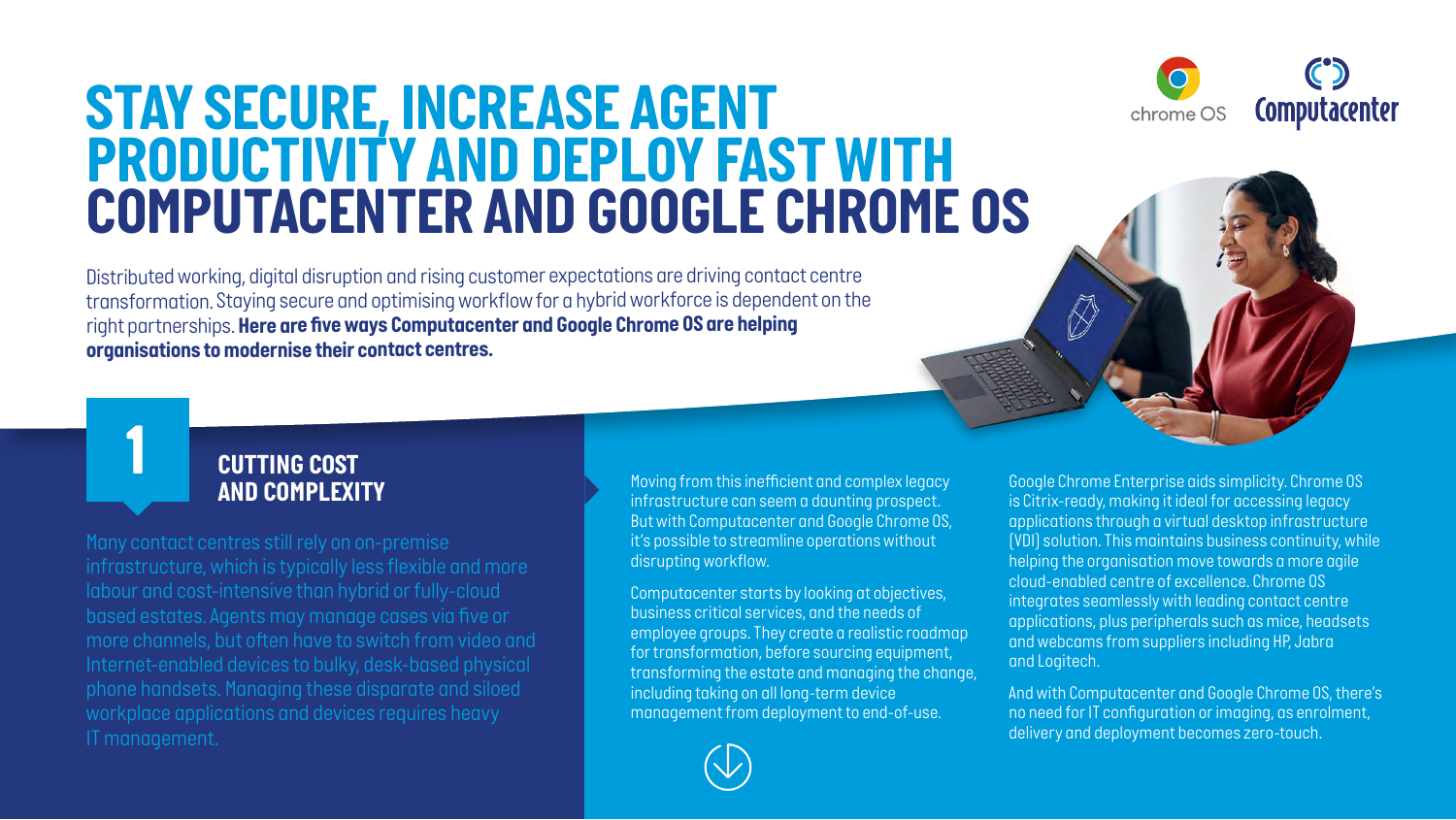# *2 FASTER DEPLOYMENT*

*Device deployment and imaging can become a never-ending firefight, especially in businesses with a high staff turnover. But with Computacenter and Google zero-touch deployment becomes a reality.* 

*End-to-end device deployment, managed by Computacenter, is aided by Chrome's cloud-native nature. Chrome devices can be set up within minutes through a combination of swift wipe/rest, fast deprovisioning and cloud-based profiles, which eradicate the need for imaging.* 

*Because Chrome OS is optimised for contact centre environments, agents can migrate from inflexible thinclient hardware to mobile devices, allowing them to work across channels such as video, phone and chat on one device, either in the office or at home. Transformation takes days, not weeks; several contact centres moved hundreds or thousands of employees to remote work within a fortnight by using Google Chrome OS.*

*The pace of change means contact centre agents need swift access to new solutions that help them serve the customer across channels. Computacenter can advise on Google's powerful contact centre ecosystem, which includes leading solutions for customer service apps, endpoints and validated peripherals such as headsets, keyboards, cameras and monitors, sourced via the Works with Chromebooks program.* 

*With Computacenter and Google Chrome Enterprise, contact centre managers have a wide choice of tools that they know will integrate at speed, and without complication. Chrome Enterprise Recommended partners include 8x8, Edify, Five9, Genesys, RingCentral and Vonage. Chrome OS can also integrate with your existing virtualisation infrastructure, such as Citrix, ensuring no [operational interr](#page-0-0)[uptions.](#page-2-0)*

*But Computacenter doesn't just ensure the smooth integration of new technology. Our team can examine both agent and consumer needs, thereby providing reasoned cases for how and why different employee groups should be equipped. This means the right technology in the hands of the right user – and ultimately a greater customer experience.* 

*3 INTEGRATING BEST-OF-BREED* 

*CAPABILITIES*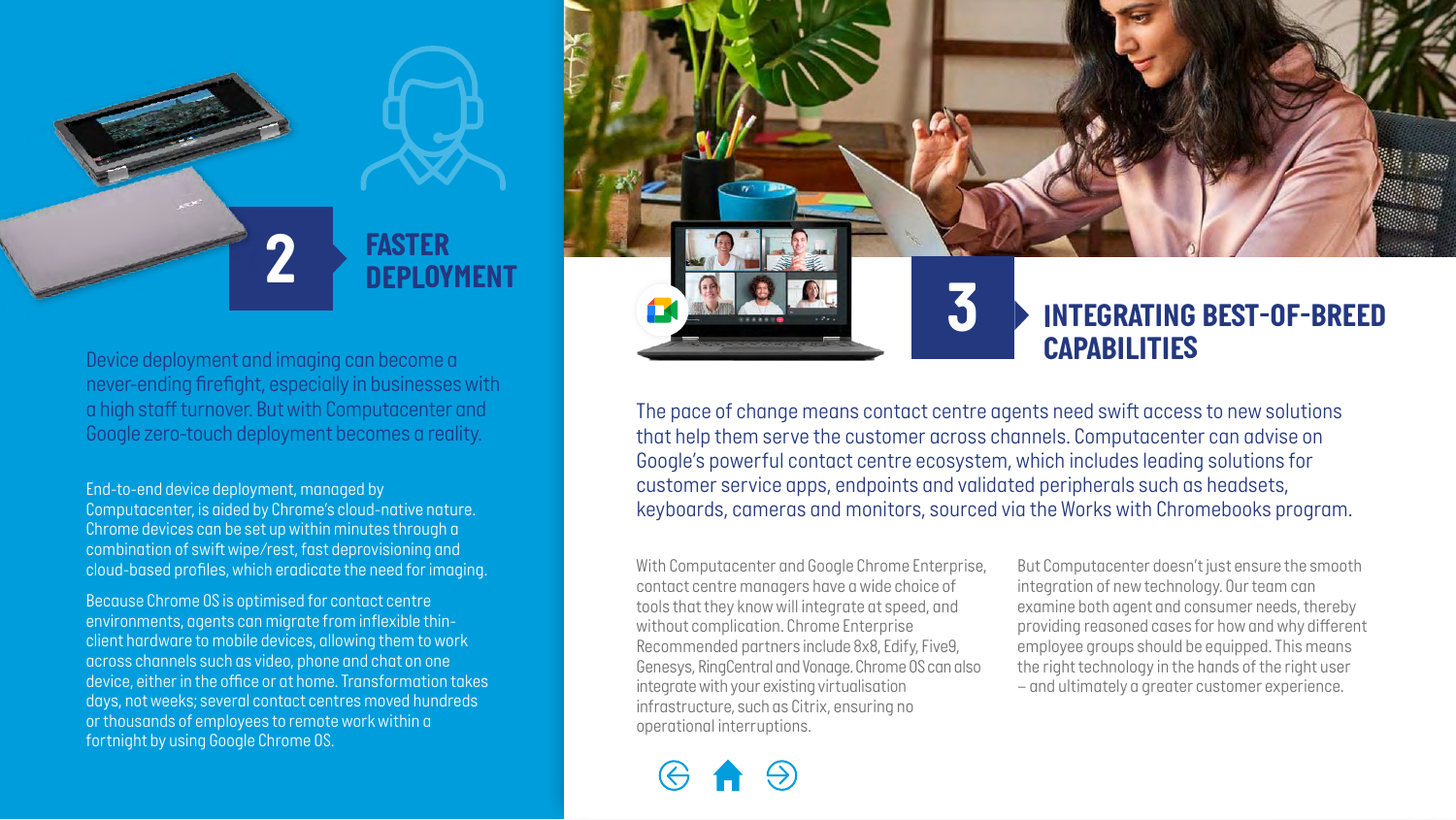<span id="page-2-0"></span>

## *4 ENHANCING AGENT PRODUCTIVITY*

#### *As the competition for talent intensifies, organisations must provide added reasons for talented agents to join or stay with them.*

*Google Chrome OS also delivers on employee experience. Because Chrome OS profiles are stored in the cloud, it's simple and quick to switch between devices or switch devices between people.* 

*Fast boot up times and the long battery lives of Chromebooks ensure agents can work flexibly and in a hybrid manner. Downtime is reduced. And with Chrome OS, agents can enjoy consumerlike, intuitive working experiences, with equipment delivered quickly to home or office, ready to use straight out of the box, so agents can concentrate on providing excellent support.* 

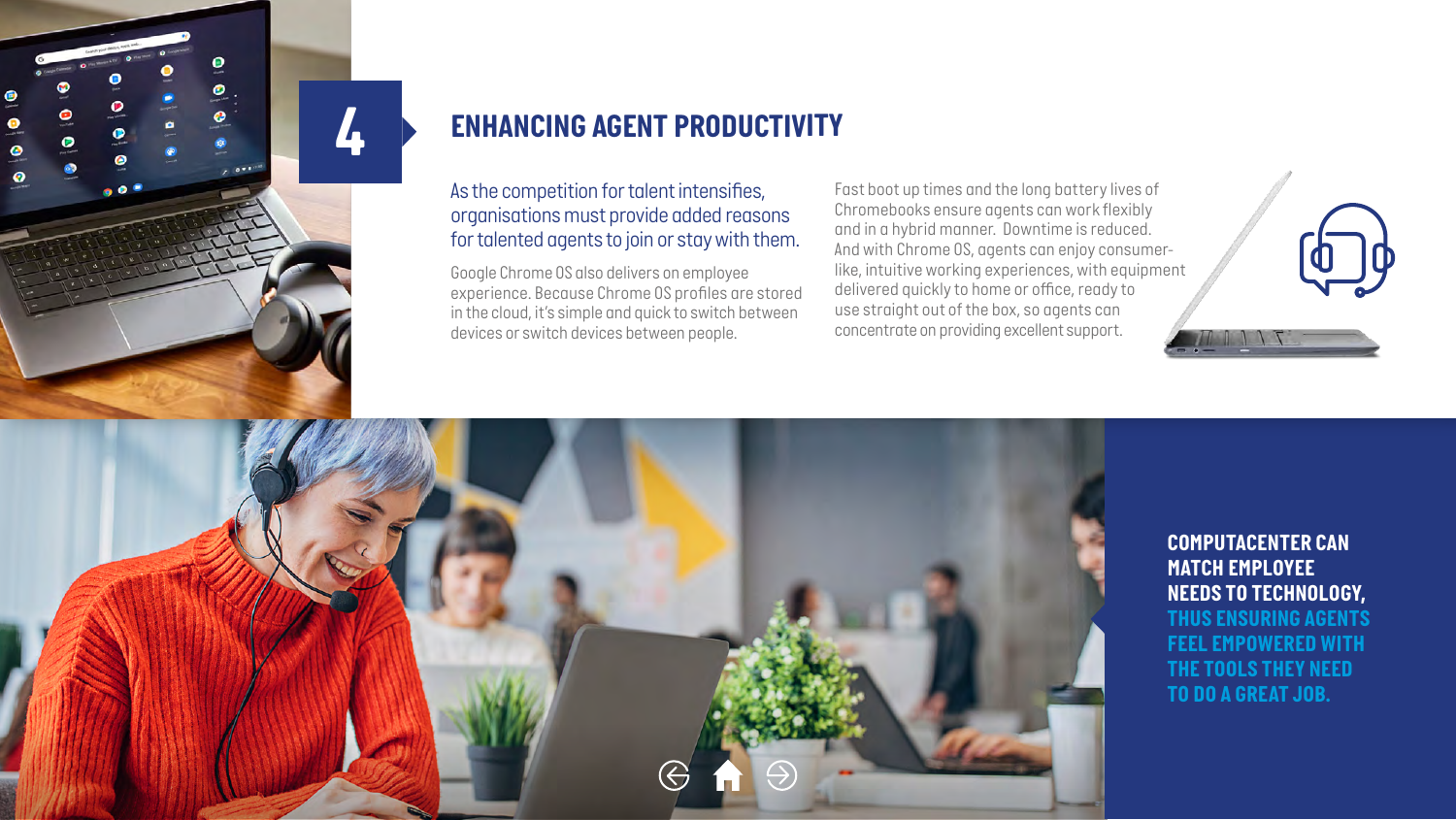

*IT'S TIME FOR CONTACT CENTRES TO BECOME MORE PROACTIVE AND LESS REACTIVE.* 



### *SECURING THE MODERN ESTATE*

*Brand reputation can be destroyed in an instant if sensitive customer data is leaked or falls into the wrong hands.* 

*As well as four decades of workplace experience, Computacenter has first-hand experience running its own global contact centres. Its experts can advise on a range of pragmatic, cost-effective solutions ideal for contact centre environments.*

*Google has also worked hard to ensure utmost security. Google Chrome OS is secure-by-design.* 

*Modern Cloud contact centre solutions encrypt and secure customer data while features such as Google Safe Browsing and password reuse protect agents from malicious websites, and stop them sharing sensitive information. User identity and system integrity are ensured, while security updates happen in the background, meaning no interruption to agents' work.* 

*It's time for contact centres to become more proactive and less reactive. Moving to cloud-first with Computacenter and Google Chrome OS can change the dynamic, by building agility and efficiency, and equipping agents to do their best work.*

*Contact us to find out more about Computacenter's Google Chrome OS funded pilot, which can deliver a robust Chrome OS solution to a cross-section of employees in as little as six weeks.*

#### *Find out more*